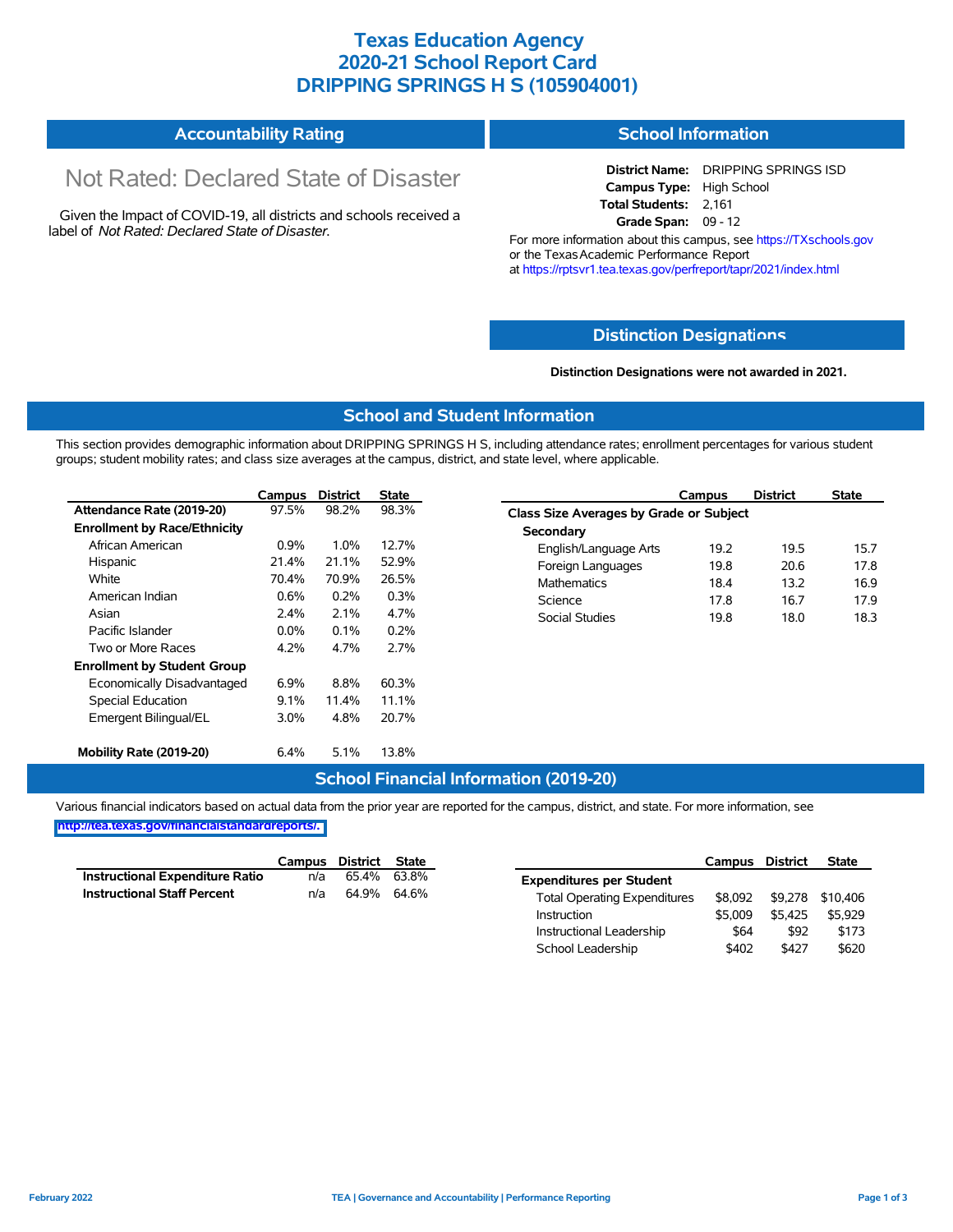### **Texas Education Agency 2020-21 School Report Card**

#### **STAAR Outcomes**

This section provides STAAR performance and outcomes. **Please note that due to the cancellation of spring 2020 STAAR administration due to the COVID-19 pandemic, 2019 results are shown.**

|                                                                                |      |              |      |      |                                         |      |      |                |       | Two<br>or                    |             |               |
|--------------------------------------------------------------------------------|------|--------------|------|------|-----------------------------------------|------|------|----------------|-------|------------------------------|-------------|---------------|
|                                                                                |      |              |      |      | African                                 |      |      | American       |       | <b>Pacific</b>               | <b>More</b> | Econ          |
|                                                                                |      | <b>State</b> |      |      | District Campus American Hispanic White |      |      | Indian         | Asian | <b>Islander</b>              | Races       | <b>Disadv</b> |
| STAAR Performance Rates at Approaches Grade Level or Above (All Grades Tested) |      |              |      |      |                                         |      |      |                |       |                              |             |               |
| All Subjects                                                                   | 2021 | 67%          | 85%  | 89%  | 77%                                     | 81%  | 92%  | 100%           | 94%   | $\overline{a}$               | 89%         | 69%           |
|                                                                                | 2019 | 78%          | 89%  | 92%  | 84%                                     | 82%  | 95%  | 100%           | 96%   | $\ast$                       | 94%         | 77%           |
| ELA/Reading                                                                    | 2021 | 68%          | 85%  | 88%  | 78%                                     | 78%  | 92%  | 100%           | 87%   | $\qquad \qquad \blacksquare$ | 84%         | 60%           |
|                                                                                | 2019 | 75%          | 89%  | 89%  | 92%                                     | 74%  | 93%  | 100%           | 93%   | $\blacksquare$               | 89%         | 66%           |
| Mathematics                                                                    | 2021 | 66%          | 83%  | 78%  | 50%                                     | 68%  | 81%  | $\ast$         | 90%   | $\overline{\phantom{a}}$     | 84%         | 56%           |
|                                                                                | 2019 | 82%          | 90%  | 87%  | $\ast$                                  | 83%  | 87%  | $\ast$         | 92%   | $\overline{a}$               | 94%         | 75%           |
| Science                                                                        | 2021 | 71%          | 89%  | 93%  | 80%                                     | 89%  | 95%  | $\ast$         | 100%  | $\overline{a}$               | 94%         | 83%           |
|                                                                                | 2019 | 81%          | 91%  | 97%  | 100%                                    | 90%  | 99%  | 100%           | 100%  | $\overline{\phantom{a}}$     | 100%        | 92%           |
| <b>Social Studies</b>                                                          | 2021 | 73%          | 91%  | 99%  | 100%                                    | 95%  | 99%  | 100%           | 100%  | $\overline{\phantom{a}}$     | 100%        | 93%           |
|                                                                                | 2019 | 81%          | 90%  | 99%  | $\ast$                                  | 97%  | 100% | L,             | 100%  | ∗                            | 100%        | 93%           |
| STAAR Performance Rates at Meets Grade Level or Above (All Grades Tested)      |      |              |      |      |                                         |      |      |                |       |                              |             |               |
| All Subjects                                                                   | 2021 | 41%          | 60%  | 74%  | 50%                                     | 60%  | 78%  | 87%            | 85%   | $\overline{a}$               | 82%         | 47%           |
|                                                                                | 2019 | 50%          | 66%  | 80%  | 52%                                     | 68%  | 83%  | 94%            | 90%   | $\ast$                       | 82%         | 52%           |
| ELA/Reading                                                                    | 2021 | 45%          | 64%  | 78%  | 67%                                     | 64%  | 82%  | 100%           | 87%   | $\overline{a}$               | 79%         | 49%           |
|                                                                                | 2019 | 48%          | 68%  | 78%  | 42%                                     | 63%  | 83%  | 100%           | 93%   | $\overline{\phantom{a}}$     | 81%         | 49%           |
| <b>Mathematics</b>                                                             | 2021 | 37%          | 55%  | 46%  | 0%                                      | 34%  | 50%  | $\ast$         | 60%   | $\blacksquare$               | 63%         | 24%           |
|                                                                                | 2019 | 52%          | 64%  | 60%  | $\ast$                                  | 58%  | 60%  | $\ast$         | 77%   | L,                           | 72%         | 39%           |
| Science                                                                        | 2021 | 44%          | 66%  | 74%  | 40%                                     | 57%  | 79%  | $\ast$         | 86%   | $\overline{a}$               | 94%         | 43%           |
|                                                                                | 2019 | 54%          | 75%  | 88%  | 80%                                     | 74%  | 90%  | 100%           | 94%   | $\overline{\phantom{a}}$     | 92%         | 63%           |
| <b>Social Studies</b>                                                          | 2021 | 49%          | 69%  | 89%  | 83%                                     | 82%  | 90%  | 80%            | 100%  | $\overline{\phantom{a}}$     | 95%         | 80%           |
|                                                                                | 2019 | 55%          | 68%  | 93%  | $\ast$                                  | 86%  | 95%  | $\overline{a}$ | 86%   | $\ast$                       | 80%         | 69%           |
| STAAR Performance Rates at Masters Grade Level (All Grades Tested)             |      |              |      |      |                                         |      |      |                |       |                              |             |               |
| All Subjects                                                                   | 2021 | 18%          | 30%  | 30%  | 15%                                     | 19%  | 34%  | 20%            | 47%   | $\overline{\phantom{a}}$     | 37%         | 15%           |
|                                                                                | 2019 | 24%          | 35%  | 38%  | 8%                                      | 25%  | 41%  | 24%            | 54%   | $\ast$                       | 35%         | 19%           |
| ELA/Reading                                                                    | 2021 | 18%          | 30%  | 19%  | 0%                                      | 9%   | 22%  | 17%            | 30%   | L,                           | 23%         | 9%            |
|                                                                                | 2019 | 21%          | 33%  | 18%  | 0%                                      | 9%   | 20%  | 0%             | 31%   | $\overline{\phantom{a}}$     | 26%         | 7%            |
| <b>Mathematics</b>                                                             | 2021 | 18%          | 27%  | 20%  | 0%                                      | 13%  | 21%  | $\ast$         | 50%   | $\overline{a}$               | 26%         | 7%            |
|                                                                                | 2019 | 26%          | 32%  | 30%  | $\ast$                                  | 25%  | 32%  | $\ast$         | 54%   | $\overline{a}$               | 17%         | 23%           |
| Science                                                                        | 2021 | 20%          | 36%  | 32%  | 20%                                     | 15%  | 38%  | $\ast$         | 29%   | $\overline{\phantom{a}}$     | 44%         | 6%            |
|                                                                                | 2019 | 25%          | 44%  | 52%  | 0%                                      | 39%  | 55%  | 60%            | 78%   | $\overline{\phantom{a}}$     | 52%         | 24%           |
| <b>Social Studies</b>                                                          | 2021 | 29%          | 46%  | 65%  | 50%                                     | 56%  | 67%  | 40%            | 87%   | $\overline{a}$               | 70%         | 53%           |
|                                                                                | 2019 | 33%          | 49%  | 74%  | $\ast$                                  | 56%  | 79%  | $\overline{a}$ | 86%   | $\ast$                       | 60%         | 48%           |
| <b>STAAR Assessment Participation (All Grades Tested)</b>                      |      |              |      |      |                                         |      |      |                |       |                              |             |               |
| All Subjects                                                                   | 2021 | 88%          | 99%  | 100% | 100%                                    | 99%  | 99%  | 100%           | 100%  | $\overline{\phantom{a}}$     | 100%        | 100%          |
|                                                                                | 2019 | 99%          | 100% | 100% | 93%                                     | 100% | 100% | 100%           | 100%  | $\ast$                       | 100%        | 100%          |
| ELA/Reading                                                                    | 2021 | 89%          | 98%  | 99%  | 100%                                    | 99%  | 99%  | 100%           | 100%  |                              | 100%        | 99%           |
|                                                                                | 2019 | 99%          | 100% | 100% | 100%                                    | 100% | 100% | 100%           | 100%  | $\blacksquare$               | 100%        | 100%          |
| <b>Mathematics</b>                                                             | 2021 | 88%          | 99%  | 99%  | 100%                                    | 99%  | 99%  | $\ast$         | 100%  | $\overline{\phantom{a}}$     | 100%        | 100%          |
|                                                                                | 2019 | 100%         | 100% | 99%  | 80%                                     | 99%  | 99%  | $\ast$         | 100%  | $\blacksquare$               | 100%        | 100%          |

 **- Indicates there are no students in the group. \* Indicates results are masked due to small numbers to protect student confidentiality.**

**n/a Indicates data reporting is not applicable for this group.**